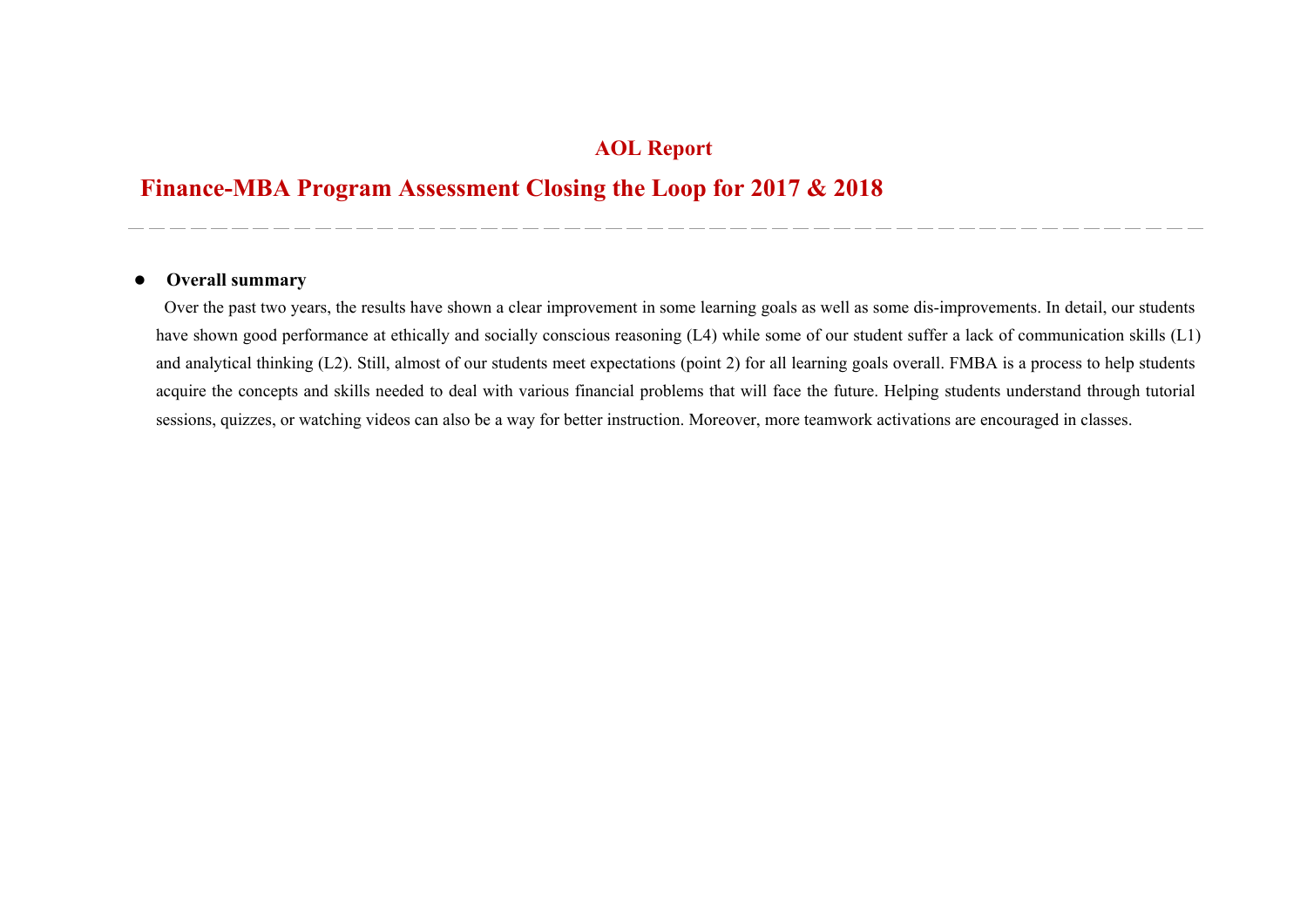## **Assessment**

|                                                                           | <b>Learning Objectives</b>                                                                              | Course                               |           |        | Performance | Result           |                                                                                                                                                                                                                                                                                                                                                                                                                         |
|---------------------------------------------------------------------------|---------------------------------------------------------------------------------------------------------|--------------------------------------|-----------|--------|-------------|------------------|-------------------------------------------------------------------------------------------------------------------------------------------------------------------------------------------------------------------------------------------------------------------------------------------------------------------------------------------------------------------------------------------------------------------------|
| <b>Learning Goal</b>                                                      |                                                                                                         |                                      | Level (%) |        |             | <b>Date</b>      | data의 변화, 과목변경, 프로그램                                                                                                                                                                                                                                                                                                                                                                                                    |
|                                                                           |                                                                                                         |                                      | 3point    | 2point | 1point      | <b>Measured</b>  | 개선, 향후 계획을 목표(Goal) 달성                                                                                                                                                                                                                                                                                                                                                                                                  |
| (L1) Communication<br>Our graduates will be<br>effective<br>communicators | (L11) Our student will<br>produce professional<br>business documents                                    | FMB611 Private Equity<br>Investments | 80.4%     | 19.6%  | 0.0%        | 2017Fall<br>2.80 | 과 관련지어 간략하게 기술<br>The results show that all the<br>sub-itmes received lower scores<br>than the previous year even<br>though this year's course that are<br>used to measure L1 is advanced<br>than the course used in 2017.<br>In particular, the L12 trait<br>received the lowest average score<br>among all traits.<br>Comparing 2017 and 2018, our<br>program should more focus on<br>improving communication skills. |
|                                                                           |                                                                                                         | FMB513 Advanced<br>Corporate Finance | 0.0%      | 89.3%  | 10.8%       | 2018Fall<br>2.11 |                                                                                                                                                                                                                                                                                                                                                                                                                         |
|                                                                           | (L12) Our students will<br>deliver effective                                                            | FMB611 Private Equity<br>Investments | 87.3%     | 12.7%  | 0.0%        | 2017Fall<br>2.87 |                                                                                                                                                                                                                                                                                                                                                                                                                         |
|                                                                           | presentation accompanied<br>with proper media<br>technology                                             | FMB513 Advanced<br>Corporate Finance | 18.3%     | 80.7%  | 1.0%        | 2018Fall<br>1.83 |                                                                                                                                                                                                                                                                                                                                                                                                                         |
|                                                                           | (L13) Our students will<br>demonstrate effective<br>interpersonal<br>communication in a team<br>setting | FMB611 Private Equity<br>Investments | 84.5%     | 15.5%  | $0.0\%$     | 2017Fall<br>2.85 |                                                                                                                                                                                                                                                                                                                                                                                                                         |
|                                                                           |                                                                                                         | FMB513 Advanced<br>Corporate Finance | 0.0%      | 100.0% | 0.0%        | 2018Fall<br>2.00 |                                                                                                                                                                                                                                                                                                                                                                                                                         |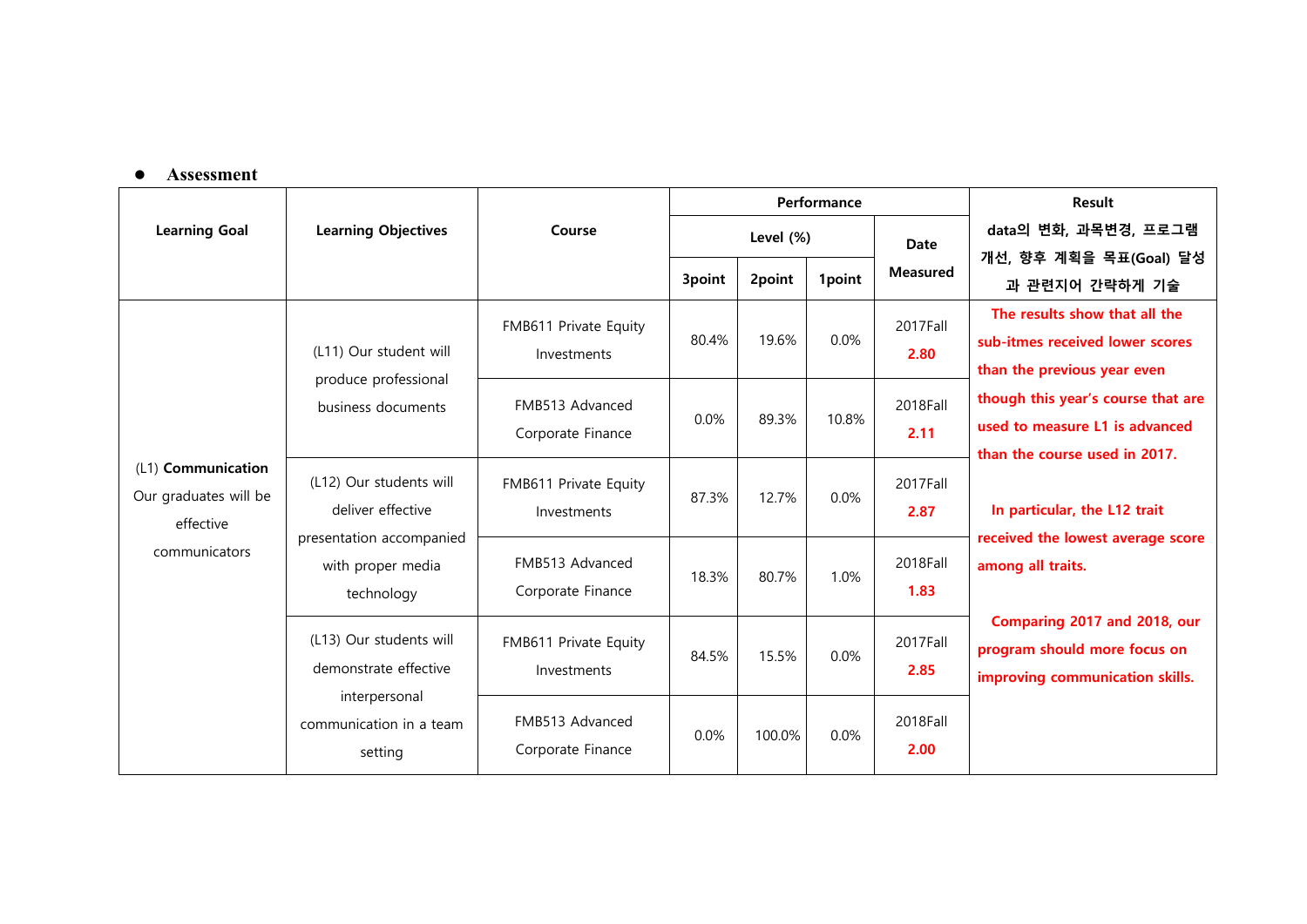|                                                                                                                                                           | <b>Learning Objectives</b>                                                          | Course                               | Performance |        |        |                  | Result                                                                                                                                        |
|-----------------------------------------------------------------------------------------------------------------------------------------------------------|-------------------------------------------------------------------------------------|--------------------------------------|-------------|--------|--------|------------------|-----------------------------------------------------------------------------------------------------------------------------------------------|
| <b>Learning Goal</b>                                                                                                                                      |                                                                                     |                                      | Level (%)   |        |        | <b>Date</b>      | data의 변화, 과목변경, 프로그램 개                                                                                                                        |
|                                                                                                                                                           |                                                                                     |                                      | 3point      | 2point | 1point | <b>Measured</b>  | 선, 향후 계획을 목표(Goal) 달성과<br>관련지어 간략하게 기술                                                                                                        |
|                                                                                                                                                           | (L21) Our student will have                                                         | FMB603E Fixed Income<br>Investments  | 32.6%       | 55.8%  | 11.6%  | 2017Fall<br>2.21 | For the L2 item, the scores are<br>somewhat lower than the<br>previous year.<br>In particular, the result shows                               |
| (L2) Analytical<br><b>Thinking</b><br>Our graduates will<br>command analytical<br>thinking in solving<br>complex financial<br>decision making<br>problems | basic quantitative skills for<br>research                                           | FMB513 Advanced<br>Corporate Finance | 12.0%       | 82.0%  | 6.0%   | 2018Fall<br>1.94 | that the decreases in scores are<br>mainly from the decreases in the<br>number of 3 point. However, the<br>number of 1 point is also reduced. |
|                                                                                                                                                           | (L22) Our students will use<br>appropriate quantitative<br>analytical techniques to | FMB603E Fixed Income<br>Investments  | 31.9%       | 55.8%  | 12.3%  | 2017Fall<br>2.20 | It is expected that it will be<br>able to do better by helping<br>students understand the class by<br>using a tutoring session or quiz.       |
|                                                                                                                                                           | identify problems in<br>finance and develop a<br>solution                           | FMB513 Advanced<br>Corporate Finance | 12.0%       | 83.7%  | 4.3%   | 2018Fall<br>1.92 |                                                                                                                                               |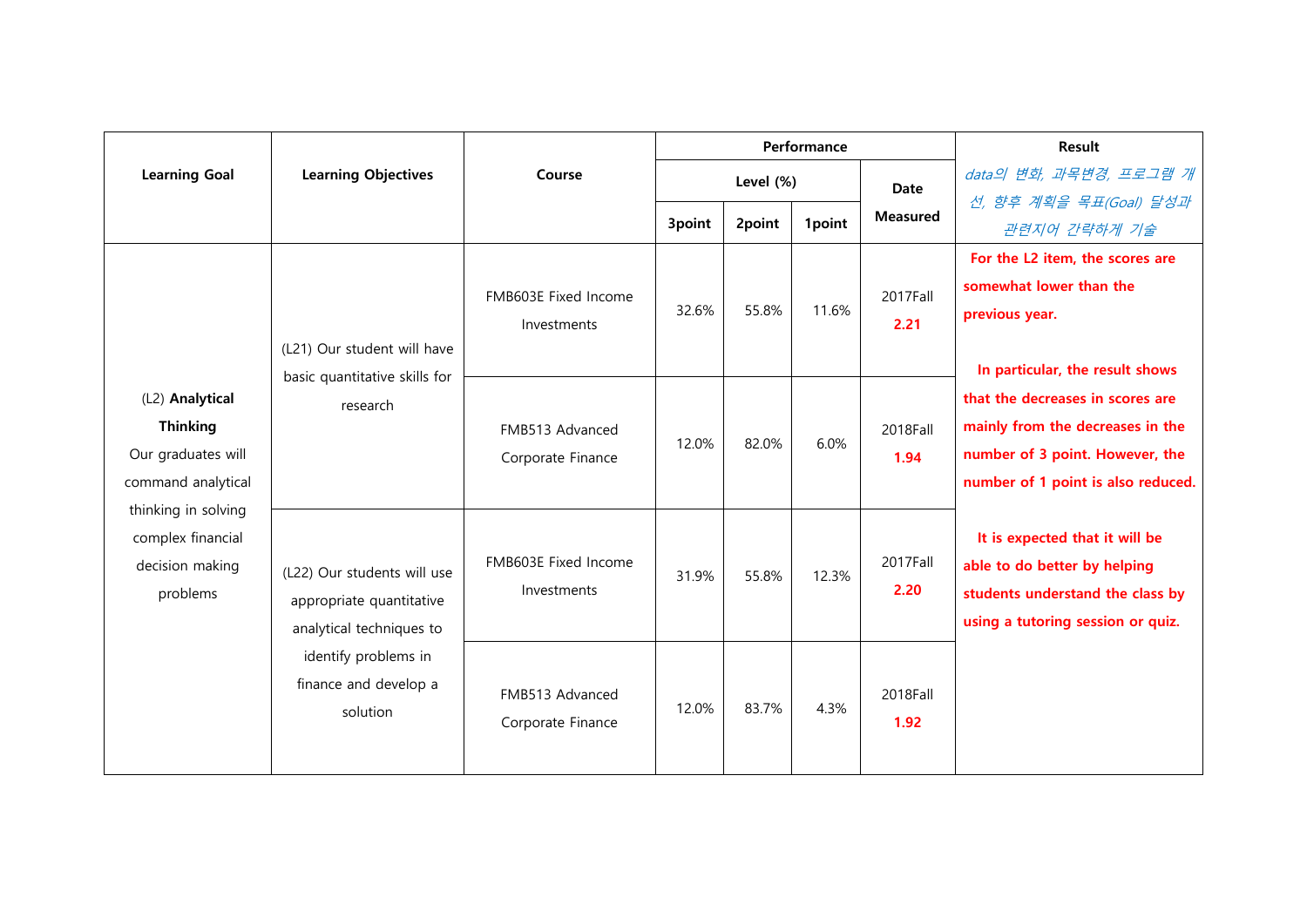|                              | <b>Learning Objectives</b>                                                                                                        | Course                                           | Performance |        |        |                 | Result                                                                 |
|------------------------------|-----------------------------------------------------------------------------------------------------------------------------------|--------------------------------------------------|-------------|--------|--------|-----------------|------------------------------------------------------------------------|
| <b>Learning Goal</b>         |                                                                                                                                   |                                                  | Level (%)   |        |        | <b>Date</b>     | data의 변화, 과목변경, 프로그램 개                                                 |
|                              |                                                                                                                                   |                                                  |             |        |        | <b>Measured</b> | 선, 향후 계획을 목표(Goal) 달성과                                                 |
|                              |                                                                                                                                   |                                                  | 3point      | 2point | 1point |                 | 관련지어 간략하게 기술                                                           |
|                              | (L31) Our student will<br>understand global business<br>issues and relate current<br>issues to emerging<br>business opportunities | FMB616E International<br><b>Financial Market</b> | 27.3%       | 59.8%  | 12.9%  | 2017Fall        | There is no significant change in                                      |
|                              |                                                                                                                                   |                                                  |             |        |        | 2.14            | L31 and L33 items from the                                             |
|                              |                                                                                                                                   | FMB613E International<br>Finance                 | 4.2%        | 81.3%  | 14.6%  | 2018Fall        | previous year. L32 trait's score is<br>fairly higher than the previous |
|                              |                                                                                                                                   |                                                  |             |        |        |                 | year.                                                                  |
|                              |                                                                                                                                   |                                                  |             |        |        | 2.10            |                                                                        |
| (L3) Global<br>Perspective   | (L32) Our students will take<br>command of global                                                                                 | FMB616E International<br><b>Financial Market</b> | 20.2%       | 59.6%  | 20.2%  | 2017Fall        | The course used to measure L33                                         |
|                              |                                                                                                                                   |                                                  |             |        |        | 2.00            | is much different from the course                                      |
| Our graduates will           | financial markets in                                                                                                              |                                                  |             |        |        |                 | used in 2017                                                           |
| have a global<br>perspective | business English or other<br>languages                                                                                            | FMB613E International<br>Finance                 | 2.8%        | 55.6%  | 41.7%  | 2018Fall        |                                                                        |
|                              |                                                                                                                                   |                                                  |             |        |        | 2.39            | If students are interested in                                          |
|                              | (L33) Our students will be<br>able to network and<br>collaborate with global<br>finance leaders                                   |                                                  |             |        |        |                 | knowing the importance of an                                           |
|                              |                                                                                                                                   | <b>FMB606 Commercial Bank</b><br>Management      | 41.2%       | 50.0%  | 8.8%   | 2017Fall        | overseas issue, a better score on<br>this item is expected.            |
|                              |                                                                                                                                   |                                                  |             |        |        | 2.32            |                                                                        |
|                              |                                                                                                                                   | FMB613E International<br>Finance                 | 8.3%        | 66.7%  | 25.0%  | 2018Fall        |                                                                        |
|                              |                                                                                                                                   |                                                  |             |        |        | 2.17            |                                                                        |
|                              |                                                                                                                                   |                                                  |             |        |        |                 |                                                                        |